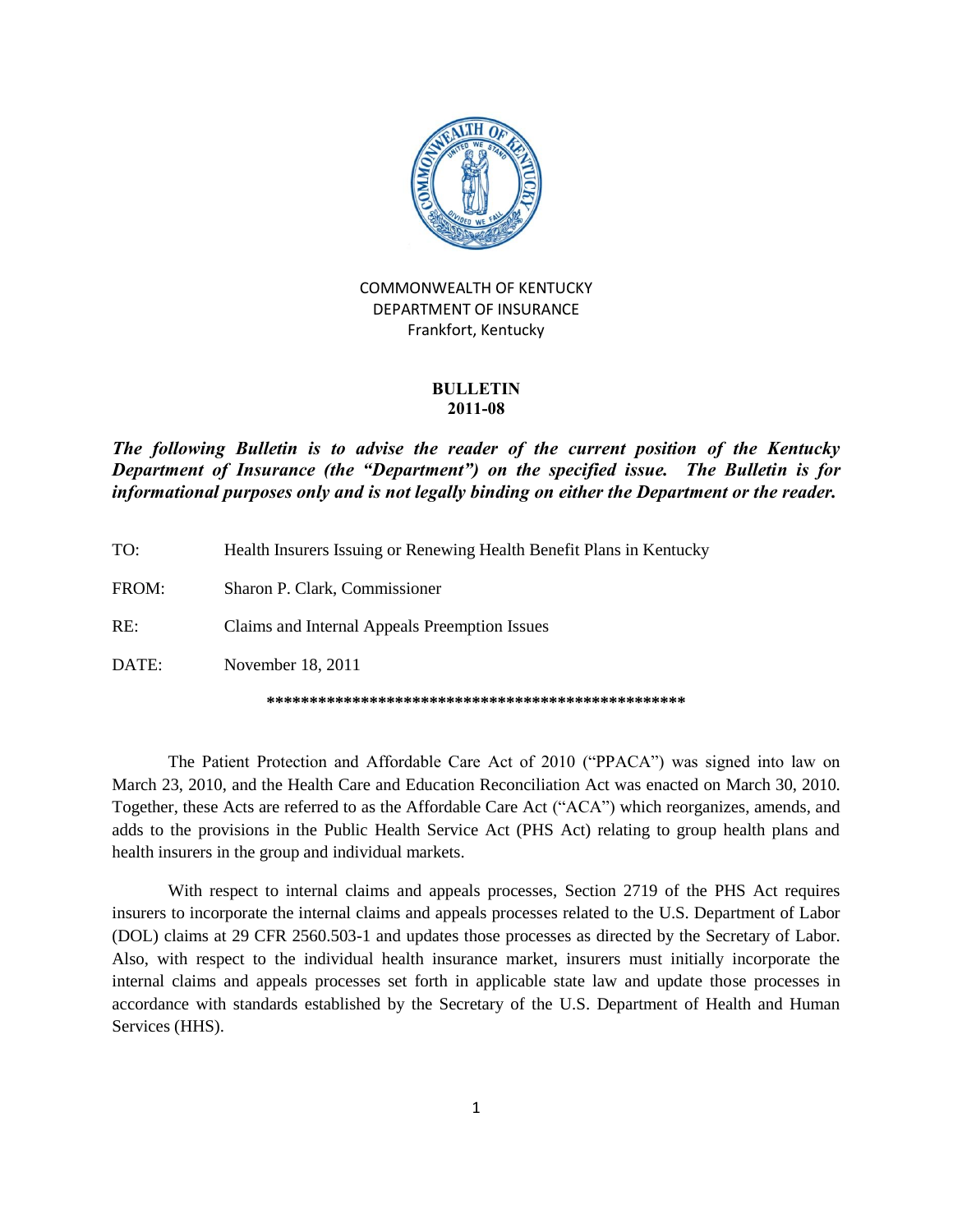There are provisions in the regulations promulgated by HHS that preempt, in whole or in part, Kentucky's internal appeal procedures outlined in KRS Chapter 304, Subtitle 17A. This Bulletin outlines provisions of the federal law that impact the state's internal appeal statutes and regulations, to the extent those provisions have been identified. Any state laws that do not meet the federal minimum standards are preempted.

Although Section 2719 of the PHS Act does not apply to grandfathered plans, the Department is applying this Bulletin to all insurers issuing or renewing health benefit plans in the Commonwealth of Kentucky, regardless of whether the health benefit plans are grandfathered.

> $/s/$  Sharon P. Clark Sharon P. Clark, Commissioner Kentucky Department of Insurance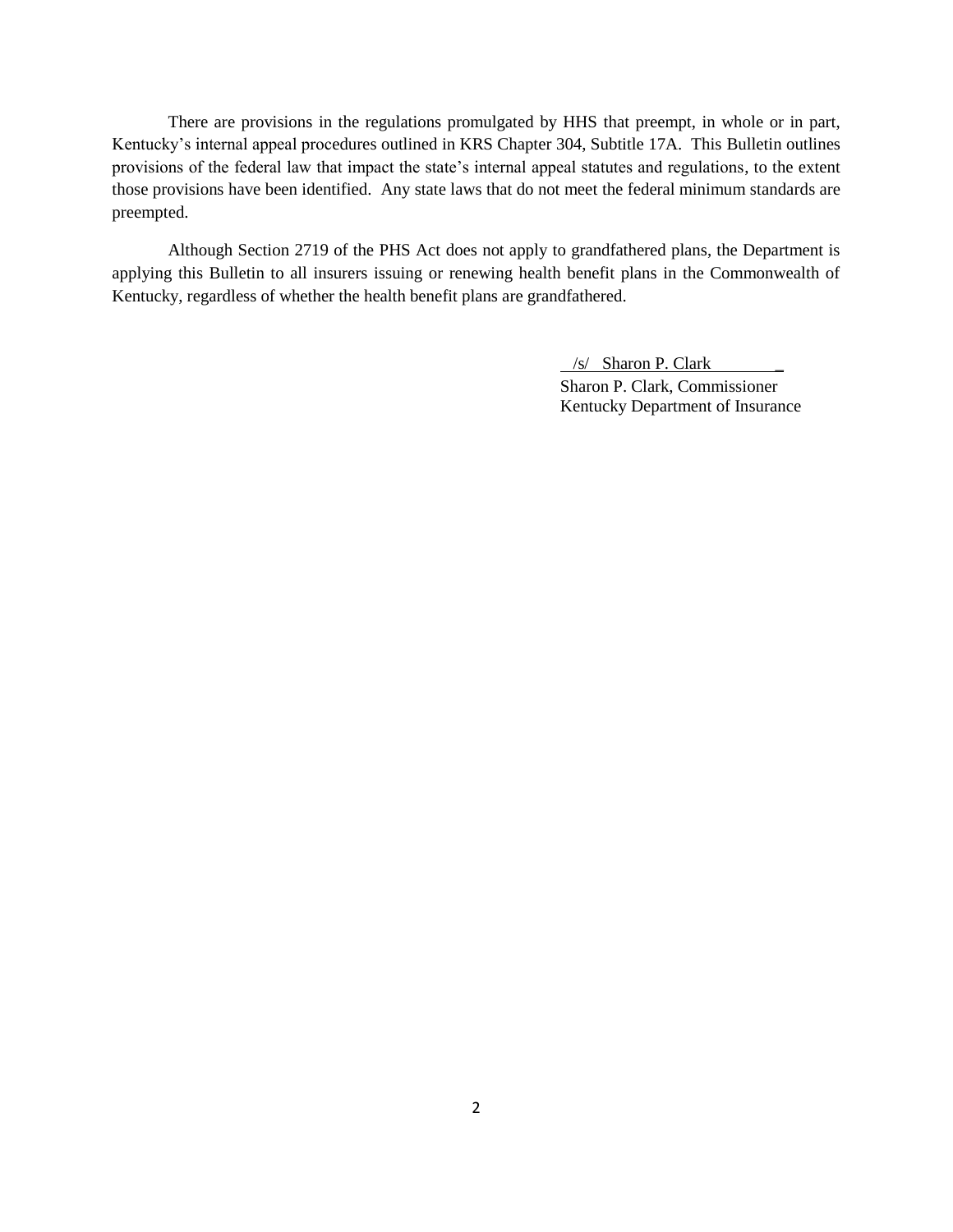# **Internal Appeal Preemption Guide**

## **Effective Date: January 1, 2012**

| Issue                    | Current Kentucky law                       | New standard                                               |
|--------------------------|--------------------------------------------|------------------------------------------------------------|
| Scope of Adverse Benefit | 304.17A-600(1) defines an "adverse         | With respect to internal claims and appeals, the federal   |
| Determination            | determination" as "a determination by      | definition of "adverse benefit determination" is broader   |
|                          | an insurer or its designee that the health | than the Kentucky definition of "adverse determination."   |
|                          | care services furnished or proposed to     | Consequently, for the purposes of internal appeals, the    |
|                          | be furnished to a covered person are:      | Kentucky definition of "adverse benefit determination" is  |
|                          | 1. Not medically necessary, as             | replaced by the following:                                 |
|                          | determined by the insurer, or its          |                                                            |
|                          | designee or experimental or                | "Adverse benefit determination" means any of the           |
|                          | investigational, as determined by the      | following: a denial, reduction, or termination of, or a    |
|                          | insurer or its designee; and               | failure to provide or make payment (in whole or in part)   |
|                          | 2. Benefit coverage is therefore           | for a benefit, including any such denial, reduction,       |
|                          | denied, reduced, or terminated.            | termination, or failure to provide or make payment that is |
|                          |                                            | based on:                                                  |
|                          | "Adverse determination" does not mean      |                                                            |
|                          | a determination by an insurer or its       | A determination of a participant's or beneficiary's        |
|                          | designee that the health care services     | eligibility to participate in a plan, and including,       |
|                          | furnished or proposed to be furnished to   | with respect to health benefit plans, a denial,            |
|                          | a covered person are specifically limited  | reduction, or termination of, or a failure to              |
|                          | or excluded in the covered person's        | provide or make payment (in whole or in part) for,         |
|                          | health benefit plan.                       | a benefit resulting from the application of any            |
|                          |                                            | utilization review;                                        |
|                          |                                            | A determination that a benefit is experimental,            |
|                          |                                            | investigational, or not medically necessary or             |
|                          |                                            | appropriate;                                               |
|                          |                                            | A determination of an individual's eligibility to          |
|                          |                                            | participate in a plan or health insurance coverage;        |
|                          |                                            | A determination that a benefit is not a covered            |
|                          |                                            | benefit;                                                   |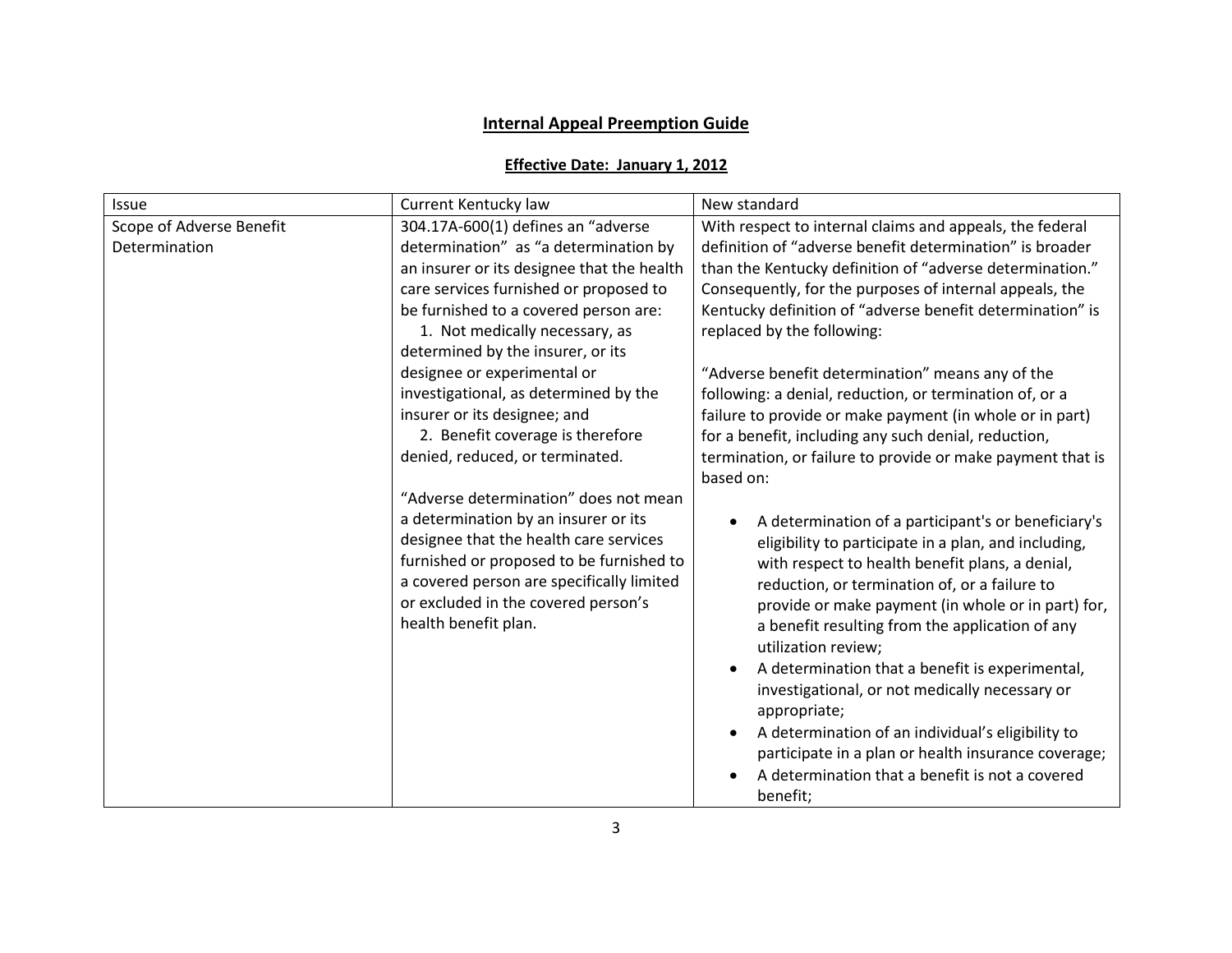|                           |                                                                                                                                                                                                                        | The imposition of a preexisting condition<br>exclusion, source-of-injury exclusion, network<br>exclusion, or other limitation on otherwise<br>covered benefits; or<br>An adverse benefit determination includes any rescission<br>of coverage whether or not, in connection with the<br>rescission, there is an adverse effect on any particular<br>benefit at that time. <sup>1</sup> |
|---------------------------|------------------------------------------------------------------------------------------------------------------------------------------------------------------------------------------------------------------------|----------------------------------------------------------------------------------------------------------------------------------------------------------------------------------------------------------------------------------------------------------------------------------------------------------------------------------------------------------------------------------------|
| Definition of Urgent Care | 304.17A-600(17) defines "urgent care"<br>as "health care or treatment with<br>respect to which the application of the<br>time periods for making nonurgent<br>determination:<br>1. Could seriously jeopardize the life | In addition to the definition of "urgent care" provided in<br>KRS 304.17A-600(17), a "claim involving urgent care"<br>includes any claim that a physician with knowledge of the<br>claimant's medical condition determines is a claim<br>involving urgent care.                                                                                                                        |
|                           | or health of the covered person or the<br>ability of the covered person to regain<br>maximum function; or<br>2. In the opinion of a physician with<br>knowledge of the covered person's                                | A claim involving urgent care is subject to the internal<br>claims and appeal processes. Urgent care appeals may<br>also be referred to an "expedited appeal" as referenced in<br>KRS 304.17A-617(2)(b).                                                                                                                                                                               |
|                           | medical condition, would subject the<br>covered person to severe pain that<br>cannot be adequately managed without<br>the care or treatment that is the subject<br>of the utilization review.                          | A plan or issuer shall notify the claimant of any adverse<br>benefit determination with respect to a claim involving<br>urgent care as soon as possible, taking into account the<br>medical exigencies, but not later than 72 hours after the<br>receipt of the claim by the plan or issuer, provided that the                                                                         |

The Federal External Review Process for self-insured plans under ERISA includes a "rescission" in the definition of adverse benefit determination for the purposes of external <sup>1</sup><br>The Federal External Review Process for sel review. For the State External Review process, the State determines the scope of claims eligible for external review but, at a minimum, must provide for an external review of an adverse benefit determination as defined by the NAIC Model. The Model provides for an external review of adverse benefit determinations that are based on medical necessity, appropriateness, health care setting, level of care, or effectiveness of a covered benefit. Rescissions are not included in this definition. So, for the state process, a rescission is included in the definition of an adverse benefit determination for the purposes of an internal appeal but, there is no external review of a rescission decision.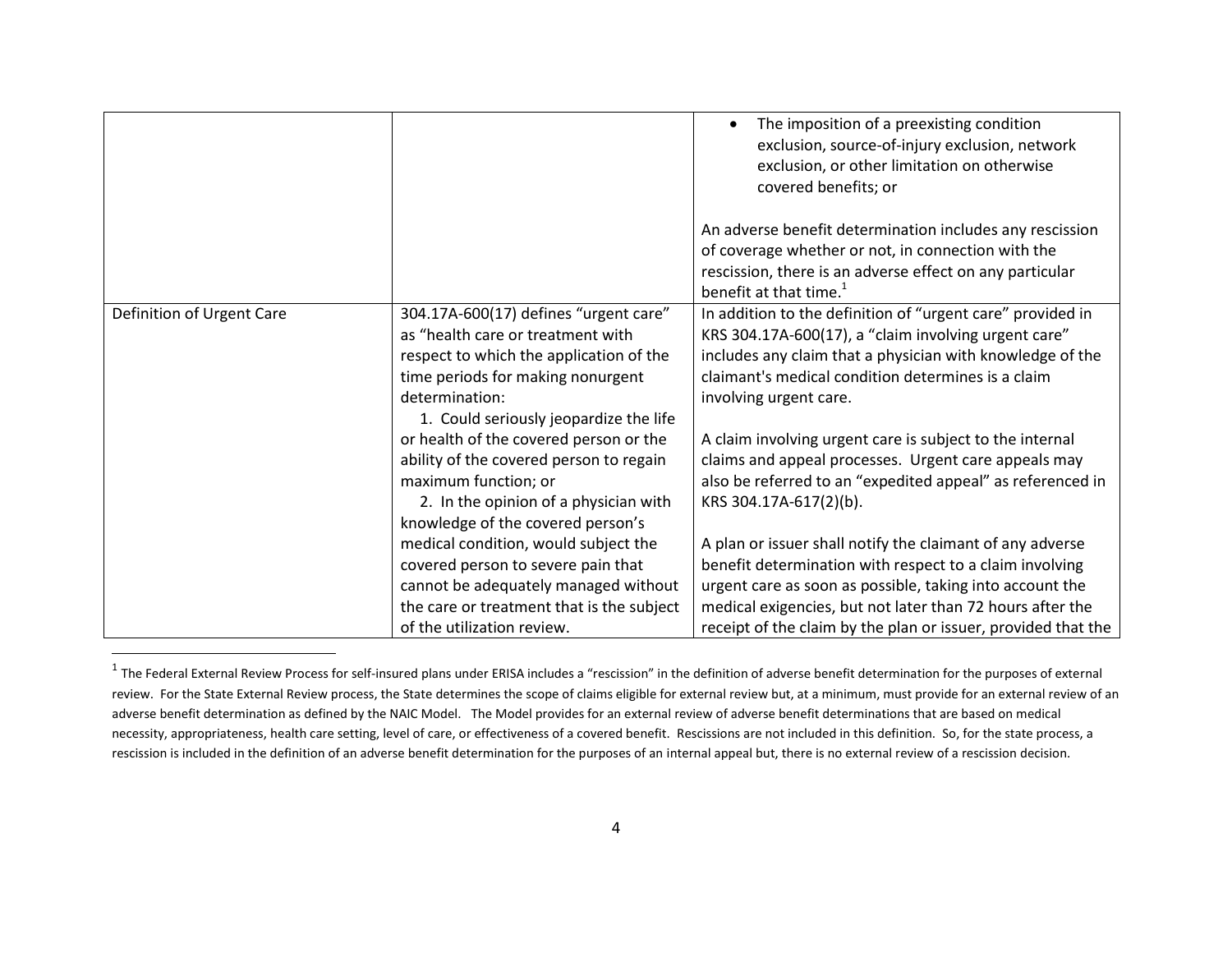|                                  | "Urgent care" shall include all requests<br>for hospitalization and outpatient<br>surgery. | plan or issuer defers to the attending provider with<br>respect to the decision as to whether a claim constitutes<br>"urgent care."<br>The 72-hour timeframe is only an outside limit and, in<br>cases where a decision must be made more quickly based<br>on the medical exigencies involved, the requirement<br>remains that the decision should be made sooner than 72<br>hours after receipt of the claim.                                                                                                                                                                                                                                                                                                                                                                                                                                                                                                                                                        |
|----------------------------------|--------------------------------------------------------------------------------------------|-----------------------------------------------------------------------------------------------------------------------------------------------------------------------------------------------------------------------------------------------------------------------------------------------------------------------------------------------------------------------------------------------------------------------------------------------------------------------------------------------------------------------------------------------------------------------------------------------------------------------------------------------------------------------------------------------------------------------------------------------------------------------------------------------------------------------------------------------------------------------------------------------------------------------------------------------------------------------|
| Full and fair review upon appeal | 304.17A-617, 304.17A-619, and 806 KAR<br>17:280 Sections 7 and 8.                          | To clarify the requirements for a full and fair review, the<br>Department emphasizes that:<br>An insurer's claims and appeals procedures must:<br>Provide claimants at least 60 days following<br>receipt of a notification of an adverse benefit<br>determination within which to appeal the<br>determination;<br>Provide claimants the opportunity to submit<br>written comments, documents, records, and other<br>information relating to the claim for benefits;<br>Provide that a claimant shall be provided, upon<br>$\bullet$<br>request and free of charge, reasonable access to,<br>and copies of, all documents, records, and other<br>information relevant to the claimant's claim for<br>benefits; and<br>Provide for a review that takes into account all<br>comments, documents, records, and other<br>information submitted by the claimant relating to<br>the claim, without regard to whether such<br>information was submitted or considered in the |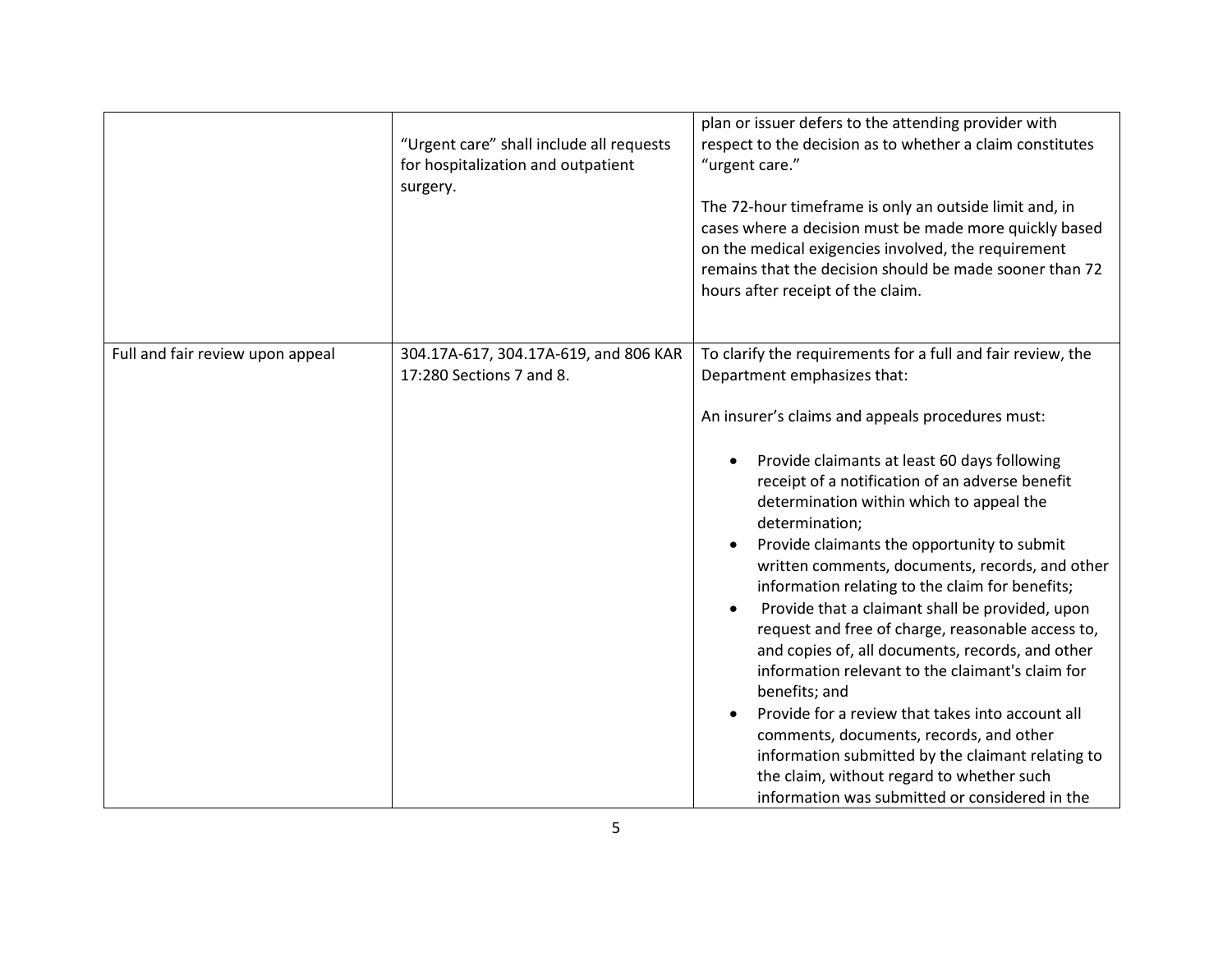|                      |                                                                                    | initial benefit determination.                                                                                                                                                                                                                                                                                                                                                                                                                                                                                                                                                                                                                                                                                                                                                                                                                                                                                                                                                  |
|----------------------|------------------------------------------------------------------------------------|---------------------------------------------------------------------------------------------------------------------------------------------------------------------------------------------------------------------------------------------------------------------------------------------------------------------------------------------------------------------------------------------------------------------------------------------------------------------------------------------------------------------------------------------------------------------------------------------------------------------------------------------------------------------------------------------------------------------------------------------------------------------------------------------------------------------------------------------------------------------------------------------------------------------------------------------------------------------------------|
|                      |                                                                                    | Additionally,                                                                                                                                                                                                                                                                                                                                                                                                                                                                                                                                                                                                                                                                                                                                                                                                                                                                                                                                                                   |
|                      |                                                                                    | The insurer must provide the claimant, free of<br>charge, with any new or additional evidence<br>considered, relied upon, or generated by the<br>insurer in connection with the claim; such<br>evidence must be provided as soon as possible<br>and sufficiently in advance of the date on which<br>the notice of final internal adverse benefit<br>determination is required to be provided to give<br>the claimant a reasonable opportunity to respond<br>prior to that date; and<br>Before the insurer can issue a final internal<br>adverse benefit determination based on a new or<br>additional rationale, the claimant must be<br>provided, free of charge, with the rationale; the<br>rationale must be provided as soon as possible<br>and sufficiently in advance of the date on which<br>the notice of final internal adverse benefit<br>determination is required to be provided to give<br>the claimant a reasonable opportunity to respond<br>prior to that date. |
| Conflict of Interest | 304.17A-617(2)(c) sets forth the conflict<br>of interest standard for the internal | The insurer must ensure that all claims and appeals are<br>adjudicated in a manner designed to ensure the                                                                                                                                                                                                                                                                                                                                                                                                                                                                                                                                                                                                                                                                                                                                                                                                                                                                       |
|                      | appeals process                                                                    | independence and impartiality of the persons involved in<br>the decision. NOTE: In addition to ensuring impartiality of<br>the medical expert making the appeals decision, the<br>federal rules provide that insurer decisions regarding<br>hiring, compensation, termination, promotion, or other<br>similar matters with respect to any individual (claims                                                                                                                                                                                                                                                                                                                                                                                                                                                                                                                                                                                                                    |
|                      |                                                                                    | adjudicator or medical expert) must not be made based on                                                                                                                                                                                                                                                                                                                                                                                                                                                                                                                                                                                                                                                                                                                                                                                                                                                                                                                        |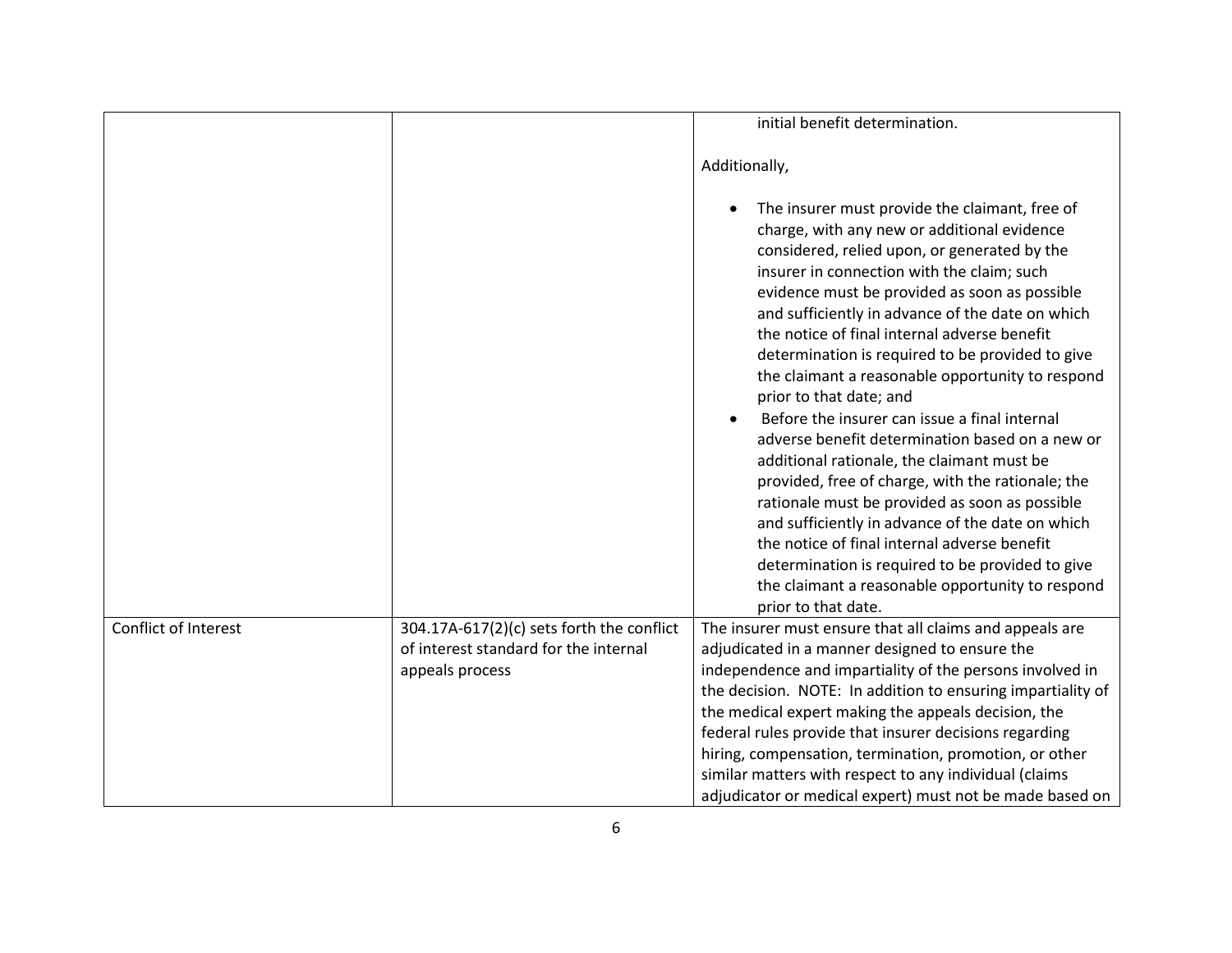|  | the likelihood that the individual will support a denial of |
|--|-------------------------------------------------------------|
|  | benefits                                                    |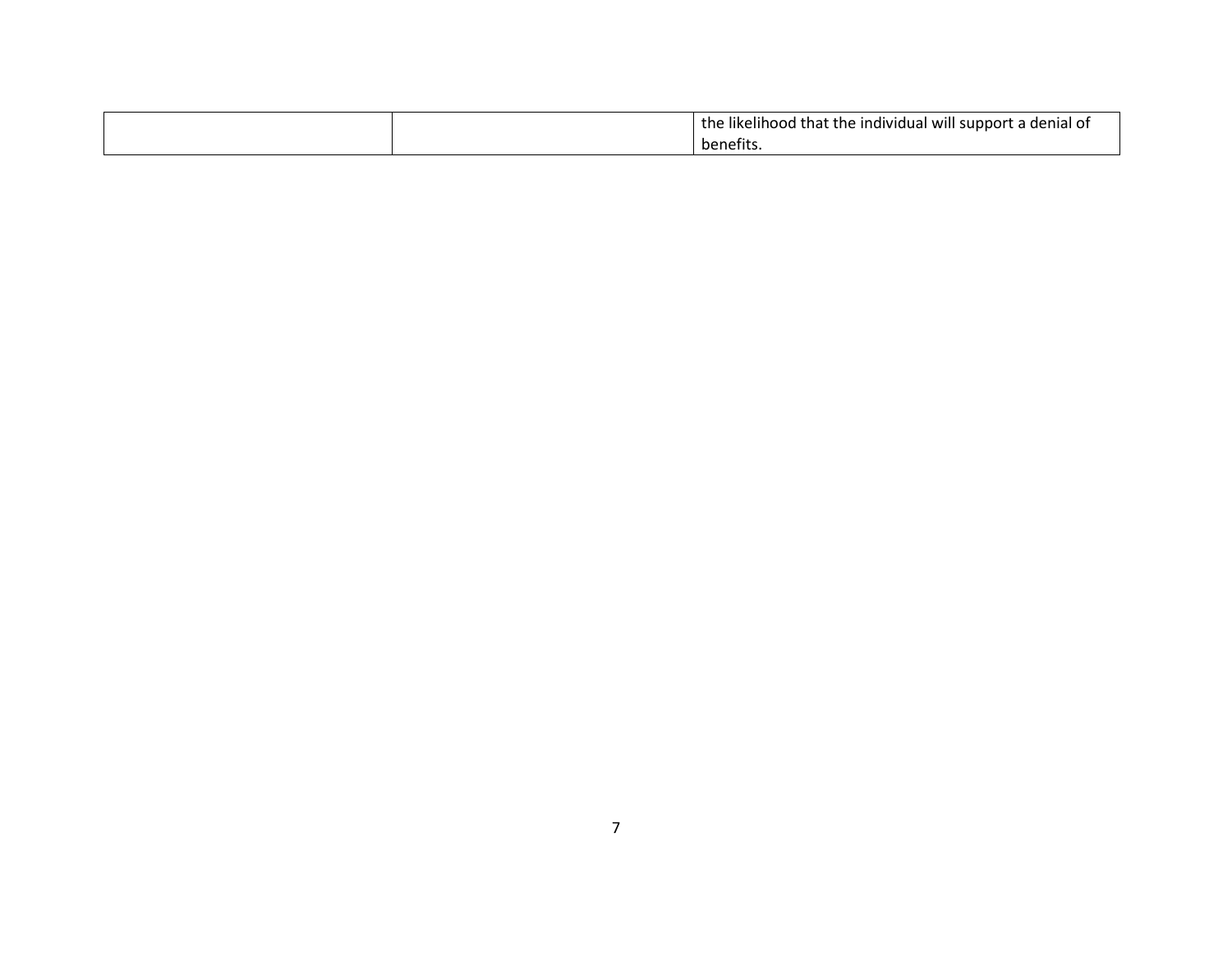| <b>Notices</b> | KRS 304.17A-607(1)(j), KRS 304.17A-    | An insurer must provide notice to enrollees, in a culturally        |
|----------------|----------------------------------------|---------------------------------------------------------------------|
|                | 617(2)(e), 806 KAR 17:280 Section      | and linguistically appropriate manner. Insurers are                 |
|                | 4(1)(i)5. and Section 7(2) and Section | considered to provide relevant notices in a culturally and          |
|                | 8(2)                                   | linguistically appropriate manner if notices are provided in        |
|                |                                        | a non-English language as described in the 2010 interim             |
|                |                                        | final regulations based on thresholds of the number of              |
|                |                                        | people who are literate in the same non-English language.           |
|                |                                        | If an applicable threshold is met, notice must be provided          |
|                |                                        | upon request in the non-English language. In addition, the          |
|                |                                        | insurer must also include a statement in the English                |
|                |                                        | versions of all notices, prominently displayed in the non-          |
|                |                                        | English language, offering the provision of such notices in         |
|                |                                        | the non-English language. <sup>2</sup> Once a request has been made |
|                |                                        | by a claimant, the insurer must provide all subsequent              |
|                |                                        | notices to a claimant in the non-English language. In               |
|                |                                        | addition, to the extent the insurer maintains a customer            |
|                |                                        | assistance process that answers questions or provides               |
|                |                                        | assistance with filing claims and appeals, the insurer must         |
|                |                                        | provide such assistance in the non-English language.                |
|                |                                        |                                                                     |
|                |                                        | Additionally, an insurer must ensure that any notice of             |
|                |                                        | adverse benefit determination or final internal adverse             |
|                |                                        | benefit determination includes the following:                       |
|                |                                        | Information sufficient to identify the claim                        |
|                |                                        | involved including the date of service, the health                  |
|                |                                        | care provider, the claim amount (if applicable),                    |
|                |                                        |                                                                     |

The June 24, 2011 Interim Final Rule establishes a single threshold with respect to the percentage of people who are literate only in the same non-English<br><sup>2</sup> The June 24, 2011 Interim Final Rule establishes a single thres language for both the group and individual markets, set at 10 percent or more of the population residing in the claimant's county, as determined based on American Community Survey data published by the United States Census Bureau. This guidance will be updated annually if there are changes to the list of the counties determined to meet this 10 percent threshold for the county's population being literate only in the same non-English language. Currently, there are no Kentucky counties that meet the applicable threshold requirement.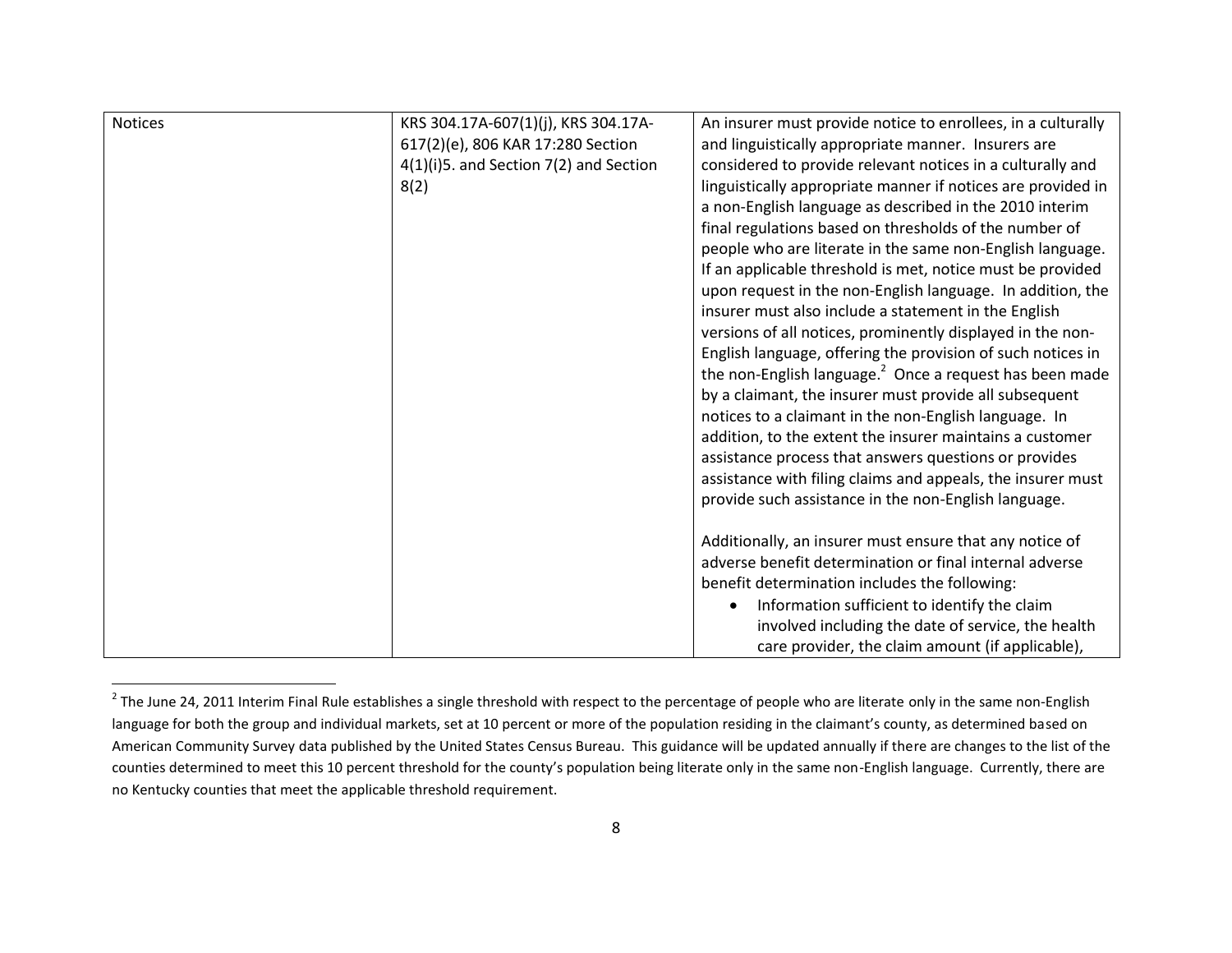|                          |                                                                                                                                                                                                                                                                                                                              | and a statement describing the availability, upon<br>request, of the diagnosis code (such as an ICD-9<br>code), the treatment code (such as a CPT code),<br>and the corresponding meanings of these codes;<br>The specific reason or reasons for the adverse<br>benefit determination including the denial code<br>(such as a CARC and RARC) and its corresponding<br>meaning, as well as a description of the insurer's<br>standard, if any, that was used in denying the<br>claim. In the case of a final internal adverse<br>benefit determination, this description must also<br>include a discussion of the decision;<br>A description of available internal appeals and<br>external review processes, including information<br>regarding how to initiate an appeal;<br>Disclosure of the availability of, and contact<br>information for, any applicable office of health<br>insurance consumer assistance or ombudsman<br>established under PHS Act section 2793 to assist<br>enrollees with the internal claims and appeals and |
|--------------------------|------------------------------------------------------------------------------------------------------------------------------------------------------------------------------------------------------------------------------------------------------------------------------------------------------------------------------|-----------------------------------------------------------------------------------------------------------------------------------------------------------------------------------------------------------------------------------------------------------------------------------------------------------------------------------------------------------------------------------------------------------------------------------------------------------------------------------------------------------------------------------------------------------------------------------------------------------------------------------------------------------------------------------------------------------------------------------------------------------------------------------------------------------------------------------------------------------------------------------------------------------------------------------------------------------------------------------------------------------------------------------------|
| <b>Deemed Exhaustion</b> | KRS 304.17A-623(3)(b) provides that an<br>insurer shall provide for an external<br>review of an adverse determination if<br>the covered person has completed the<br>insurer's internal appeal process, or the<br>insurer has failed to make a timely<br>determination or notification as set<br>forth in KRS 304.17A-619(2). | external review processes.<br>In the case of an insurer that fails to adhere to all the<br>requirements of the internal claims and appeals process<br>with respect to a claim, the claimant is deemed to have<br>exhausted the internal claims and appeals process. [See,<br>45 CFR 147.136(b)(2)]. Accordingly, the claimant may<br>initiate an external review or pursue any available<br>remedies under state law on the basis that the plan or<br>issuer has failed to provide a reasonable internal claims<br>and appeals process that would yield a decision on the<br>merits of the claim.<br>The internal claims and appeals process will not be                                                                                                                                                                                                                                                                                                                                                                                |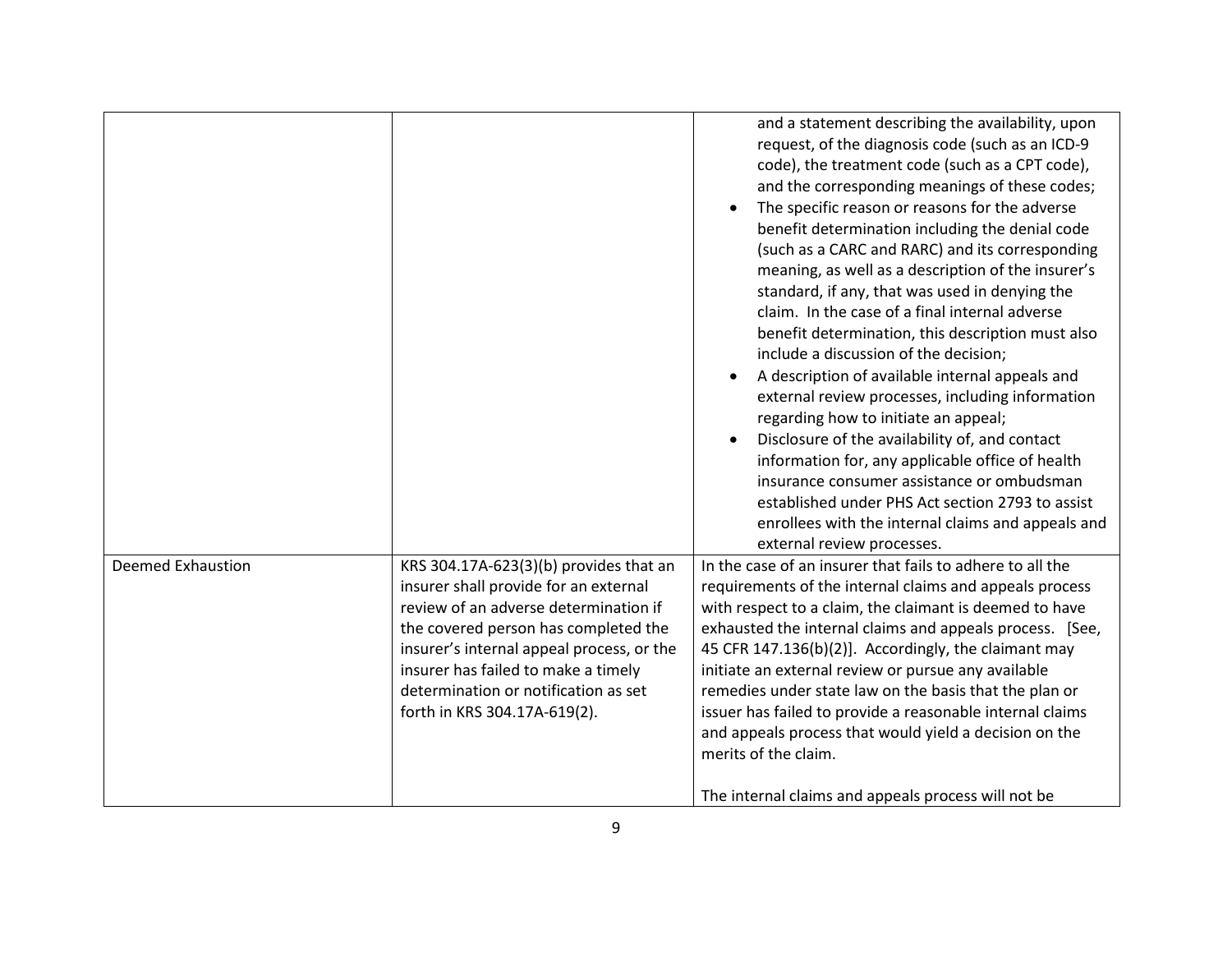|  | deemed exhausted based on de minimus violations that do<br>not cause, and are not likely to cause, prejudice or harm to<br>the claimant so long as the insurer demonstrates that the<br>violation was for good cause or due to matters beyond the<br>control of the insurer and that the violation occurred in<br>the context of an ongoing, good faith exchange of<br>information between the plan and the claimant.                                                                                                                                                                                                                                                                                                                                                                                                                                                                                                                                                                                                                                                                                                                     |
|--|-------------------------------------------------------------------------------------------------------------------------------------------------------------------------------------------------------------------------------------------------------------------------------------------------------------------------------------------------------------------------------------------------------------------------------------------------------------------------------------------------------------------------------------------------------------------------------------------------------------------------------------------------------------------------------------------------------------------------------------------------------------------------------------------------------------------------------------------------------------------------------------------------------------------------------------------------------------------------------------------------------------------------------------------------------------------------------------------------------------------------------------------|
|  |                                                                                                                                                                                                                                                                                                                                                                                                                                                                                                                                                                                                                                                                                                                                                                                                                                                                                                                                                                                                                                                                                                                                           |
|  | Please Note:<br>The de minimus exception is not available if the<br>$\bullet$<br>violation is part of a pattern or practice of<br>violations by the insurers;<br>The claimant may request a written explanation of<br>the violation from the insurer, and the insurer<br>must provide such explanation within 10 days,<br>including a specific description of its bases, if any,<br>for asserting that the violation should not cause<br>the internal claims and appeals process to be<br>deemed exhausted;<br>If an external reviewer or a court rejects the<br>claimant's request for immediate review on the<br>basis that the plan met the standards for the<br>exception, the claimant has the right to resubmit<br>and pursue the internal appeal of the claim;<br>If an external reviewer or court rejects the claim<br>for immediate review, the insurer shall provide the<br>claimant with notice of the opportunity to<br>resubmit and pursue the internal appeal of the<br>claim; and<br>Time periods for re-filing the claim shall begin to<br>run upon claimant's receipt of notice of the<br>rejection of immediate review. |
|  |                                                                                                                                                                                                                                                                                                                                                                                                                                                                                                                                                                                                                                                                                                                                                                                                                                                                                                                                                                                                                                                                                                                                           |